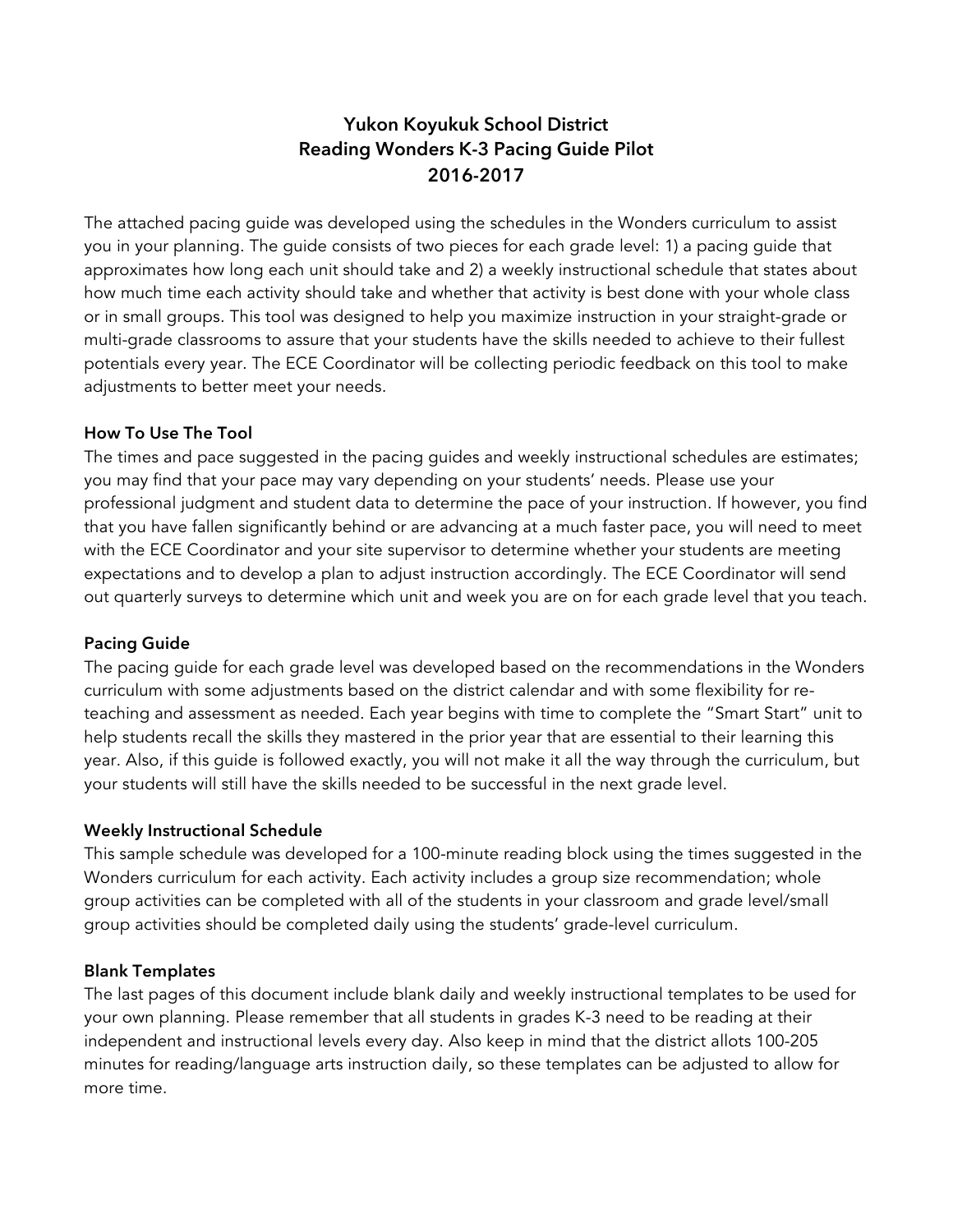## Yukon Koyukuk School District Kindergarten Reading Wonders Pacing Guide 2016-2017

| Quarter        | Month     | Dates     | Unit        |
|----------------|-----------|-----------|-------------|
| $\mathbf{1}$   | August    | $22 - 26$ | Smart Start |
|                |           | $29 - 2$  |             |
|                | September | $6 - 9$   |             |
|                |           | $12 - 16$ | Unit 1      |
|                |           | 19-22     |             |
|                |           | 26-30     |             |
|                | October   | $3 - 7$   |             |
|                |           | $10 - 14$ | Unit 2      |
| $\overline{2}$ |           | $17 - 21$ |             |
|                |           | 24-28     |             |
|                | November  | $31 - 4$  |             |
|                |           | $7 - 11$  | Unit 3      |
|                |           | $14-18$   |             |
|                |           | $21 - 23$ |             |
|                |           | $28-2$    |             |
|                | December  | $5-9$     | Unit 4      |
|                |           | $12 - 16$ |             |
| $\mathfrak{Z}$ | January   | $4 - 6$   |             |
|                |           | $9 - 13$  |             |
|                |           | $17 - 20$ | Unit 5      |
|                |           | 23-27     |             |
|                |           | $30-1$    |             |
|                | February  | $6 - 10$  |             |
|                |           | $13 - 17$ | Unit 6      |
|                |           | $20 - 24$ |             |
|                | March     | $27-3$    |             |
|                |           | $6 - 10$  |             |
| $\overline{4}$ |           | $20 - 24$ | Unit 7      |
|                |           | $27 - 31$ |             |
|                | April     | $3-7$     |             |
|                |           | $10 - 14$ |             |
|                |           | $17 - 21$ | Unit 8      |
|                |           | 24-28     |             |
|                | May       | $1 - 5$   |             |
|                |           | $8 - 12$  |             |
|                |           | 15-19     | Unit 9      |
|                |           | 22-24     |             |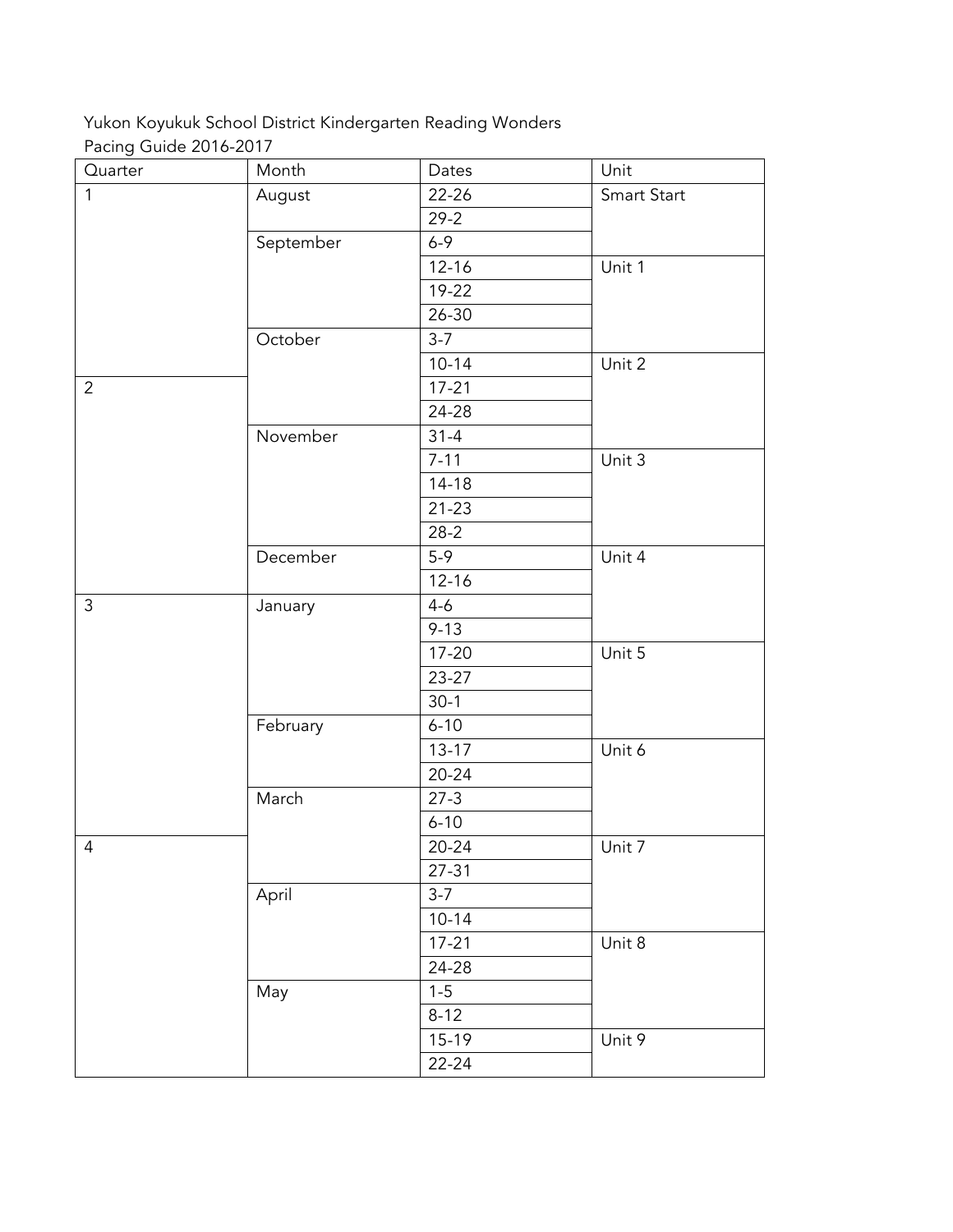#### **Yukon Koyukuk School District Kindergarten Reading Wonders Suggested Weekly Instructional Schedule**

| Day            | <b>Group Size</b>  | Section                      | Time       | <b>Group Time</b> |
|----------------|--------------------|------------------------------|------------|-------------------|
|                | Whole Group        | Oral Language/Build          | 10 minutes | 10 minutes        |
|                |                    | Concept                      |            |                   |
| 1              | Grade-             | <b>Word Work</b>             | 20 minutes |                   |
|                | Level/Small        | <b>Small Group Rotations</b> | 55 minutes | 75 minutes        |
|                | Groups             |                              |            |                   |
|                | <b>Whole Group</b> | Language Arts                | 15 minutes | 15 minutes        |
|                |                    | Oral Language/Build          | 10 minutes |                   |
|                | Whole Group        | Concept                      |            | 25 minutes        |
|                |                    | Listening Comprehension      | 15 minutes |                   |
| $\overline{2}$ | Grade-             | <b>Word Work</b>             | 15 minutes |                   |
|                | Level/Small        | <b>Shared Read</b>           | 10 minutes | 60 minutes        |
|                | Groups             | <b>Small Group Rotations</b> | 35 minutes |                   |
|                | Whole Group        | Language Arts                | 15 minutes | 15 minutes        |
|                | Whole Group        | Oral Language/Build          | 10 minutes |                   |
| 3              |                    | Concept                      |            | 20 minutes        |
|                |                    | Listening Comprehension      | 10 minutes |                   |
|                | Grade-             | <b>Word Work</b>             | 25 minutes |                   |
|                | Level/Small        | <b>Small Group Rotations</b> | 40 minutes | 60 minutes        |
|                | Groups             |                              |            |                   |
|                | <b>Whole Group</b> | Language Arts                | 15 minutes | 15 minutes        |
|                | Whole Group        | Oral Language                | 10 minutes | 20 minutes        |
|                |                    | Listening Comprehension      | 10 minutes |                   |
| $\overline{4}$ | Grade-             | <b>Word Work</b>             | 15 minutes |                   |
|                | Level/Small        | Shared Reading               | 10 minutes | 65 minutes        |
|                | Groups             | <b>Small Group Rotations</b> | 40 minutes |                   |
|                | Whole Group        | Language Arts                | 15 minutes | 15 minutes        |
|                | Grade-             | Word Work                    | 10 minutes |                   |
| 5              | Level/Small        | Assessment                   | 30 minutes | 100 minutes       |
|                | Groups             | <b>Small Group Rotations</b> | 60 minutes |                   |

Whole Group: Choose an activity from one of the grade levels you teach for students to complete together as a whole class. These activities do not need to be completed every day.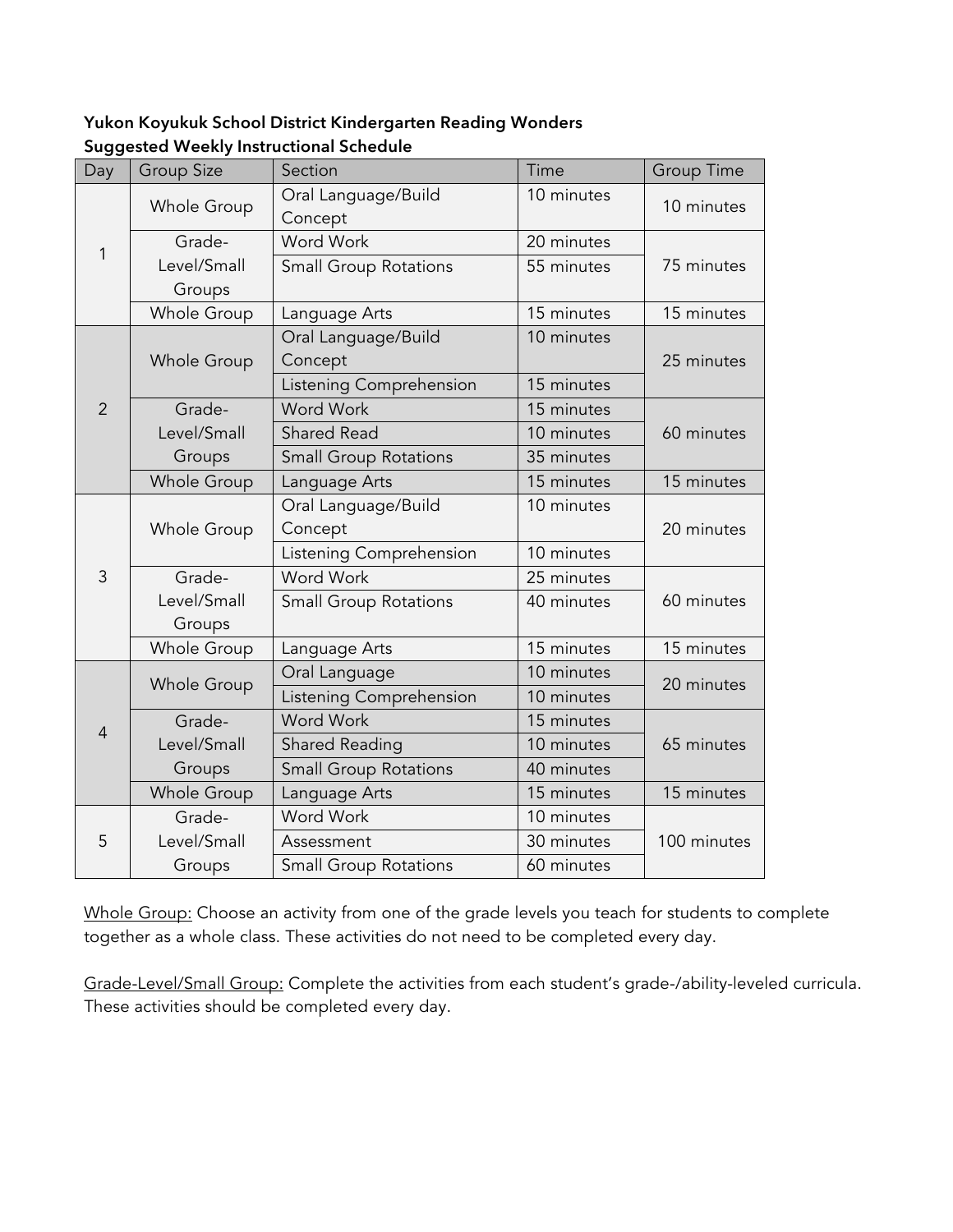## Yukon Koyukuk School District First Grade Reading Wonders Pacing Guide 2016-2017

| Quarter        | Month     | Dates     | Unit        |
|----------------|-----------|-----------|-------------|
| $\mathbf{1}$   | August    | 22-26     | Smart Start |
|                |           | $29 - 2$  |             |
|                | September | $6 - 9$   |             |
|                |           | $12 - 16$ | Unit 1      |
|                |           | 19-22     |             |
|                |           | 26-30     |             |
|                | October   | $3-7$     |             |
|                |           | $10 - 14$ |             |
| $\overline{2}$ |           | $17 - 21$ |             |
|                |           | 24-28     |             |
|                | November  | $31 - 4$  | Unit 2      |
|                |           | $7 - 11$  |             |
|                |           | $14 - 18$ |             |
|                |           | $21 - 23$ |             |
|                |           | $28-2$    |             |
|                | December  | $5-9$     |             |
|                |           | $12 - 16$ |             |
| $\mathfrak{Z}$ | January   | $4 - 6$   | Unit 3      |
|                |           | $9 - 13$  |             |
|                |           | $17 - 20$ |             |
|                |           | 23-27     |             |
|                |           | $30-1$    |             |
|                | February  | $6 - 10$  |             |
|                |           | $13 - 17$ |             |
|                |           | $20 - 24$ | Unit 4      |
|                | March     | $27-3$    |             |
|                |           | $6 - 10$  |             |
| $\overline{4}$ |           | $20 - 24$ |             |
|                |           | $27 - 31$ |             |
|                | April     | $3-7$     |             |
|                |           | $10 - 14$ |             |
|                |           | $17 - 21$ | Unit 5      |
|                |           | 24-28     |             |
|                | May       | $1 - 5$   |             |
|                |           | $8 - 12$  |             |
|                |           | 15-19     |             |
|                |           | 22-24     |             |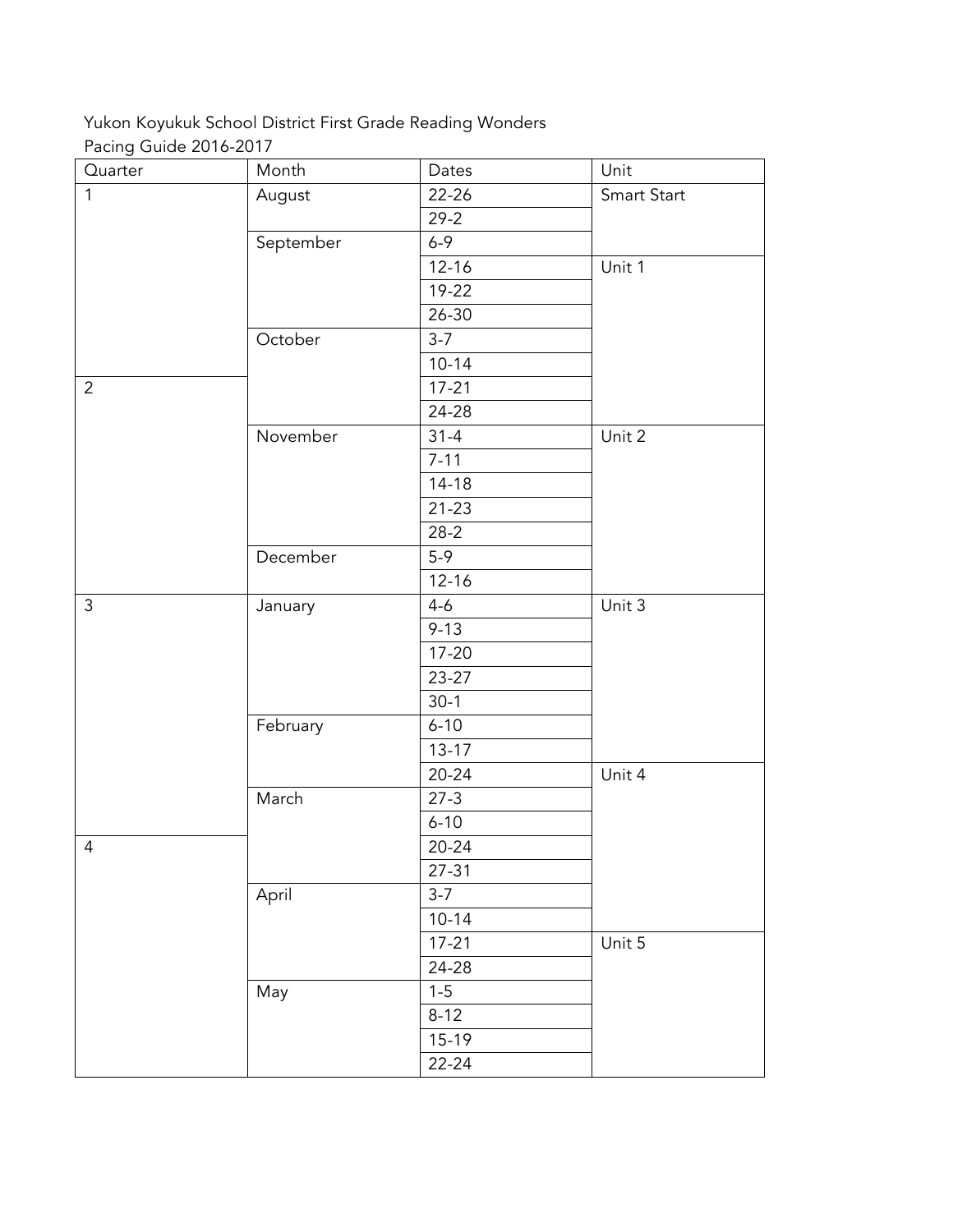### **Yukon Koyukuk School District First Grade Reading Wonders Suggested Weekly Instructional Schedule**

| Day            | <b>Group Size</b>  | Section                      | Time       | <b>Group Time</b> |  |
|----------------|--------------------|------------------------------|------------|-------------------|--|
|                |                    | <b>Build Concept</b>         | 5 minutes  | 15 minutes        |  |
|                | Whole Group        | Listening Comprehension      | 10 minutes |                   |  |
| 1              | Grade-Level/Small  | <b>Word Work</b>             | 25 minutes | 65 minutes        |  |
|                |                    | <b>Shared Read</b>           | 10 minutes |                   |  |
|                | Groups             | <b>Small Group Rotations</b> | 30 minutes |                   |  |
|                | Whole Group        | Language Arts                | 10 minutes | 10 minutes        |  |
|                |                    | Oral Language/Build          | 5 minutes  |                   |  |
|                | Whole Group        | Concept                      |            | 10 minutes        |  |
|                |                    | Listening Comprehension      | 5 minutes  |                   |  |
| $\overline{2}$ | Grade-Level/Small  | <b>Word Work</b>             | 25 minutes |                   |  |
|                |                    | Close Read                   | 10 minutes | 80 minutes        |  |
|                | Groups             | <b>Small Group Rotations</b> | 45 minutes |                   |  |
|                | <b>Whole Group</b> | Language Arts                | 10 minutes | 10 minutes        |  |
|                | Whole Group        | Oral Language/Build          | 5 minutes  | 15 minutes        |  |
|                |                    | Concept                      |            |                   |  |
|                |                    | Listening Comprehension      | 10 minutes |                   |  |
| 3              | Grade-Level/Small  | Word Work                    | 25 minutes |                   |  |
|                | Groups             | Close Read                   | 10 minutes | 75 minutes        |  |
|                |                    | <b>Small Group Rotations</b> | 40 minutes |                   |  |
|                | Whole Group        | Language Arts                | 10 minutes | 10 minutes        |  |
|                | Whole Group        | Oral Language                | 5 minutes  | 5 minutes         |  |
|                | Grade-Level/Small  | Close Reading                | 10 minutes |                   |  |
| $\overline{4}$ |                    | <b>Word Work</b>             | 25 minutes | 85 minutes        |  |
|                | Groups             | <b>Small Group Rotations</b> | 50 minutes |                   |  |
|                | Whole Group        | Language Arts                | 10 minutes | 10 minutes        |  |
|                | Grade-Level/Small  | Word Work                    | 25 minutes |                   |  |
| 5              |                    | Assessment                   | 30 minutes | 90 minutes        |  |
|                | Groups             | <b>Small Group Rotations</b> | 35 minutes |                   |  |
|                | Whole Group        | Language Arts                | 10 minutes | 10 minutes        |  |

Whole Group: Choose an activity from one of the grade levels you teach for students to complete together as a whole class. These activities do not need to be completed every day.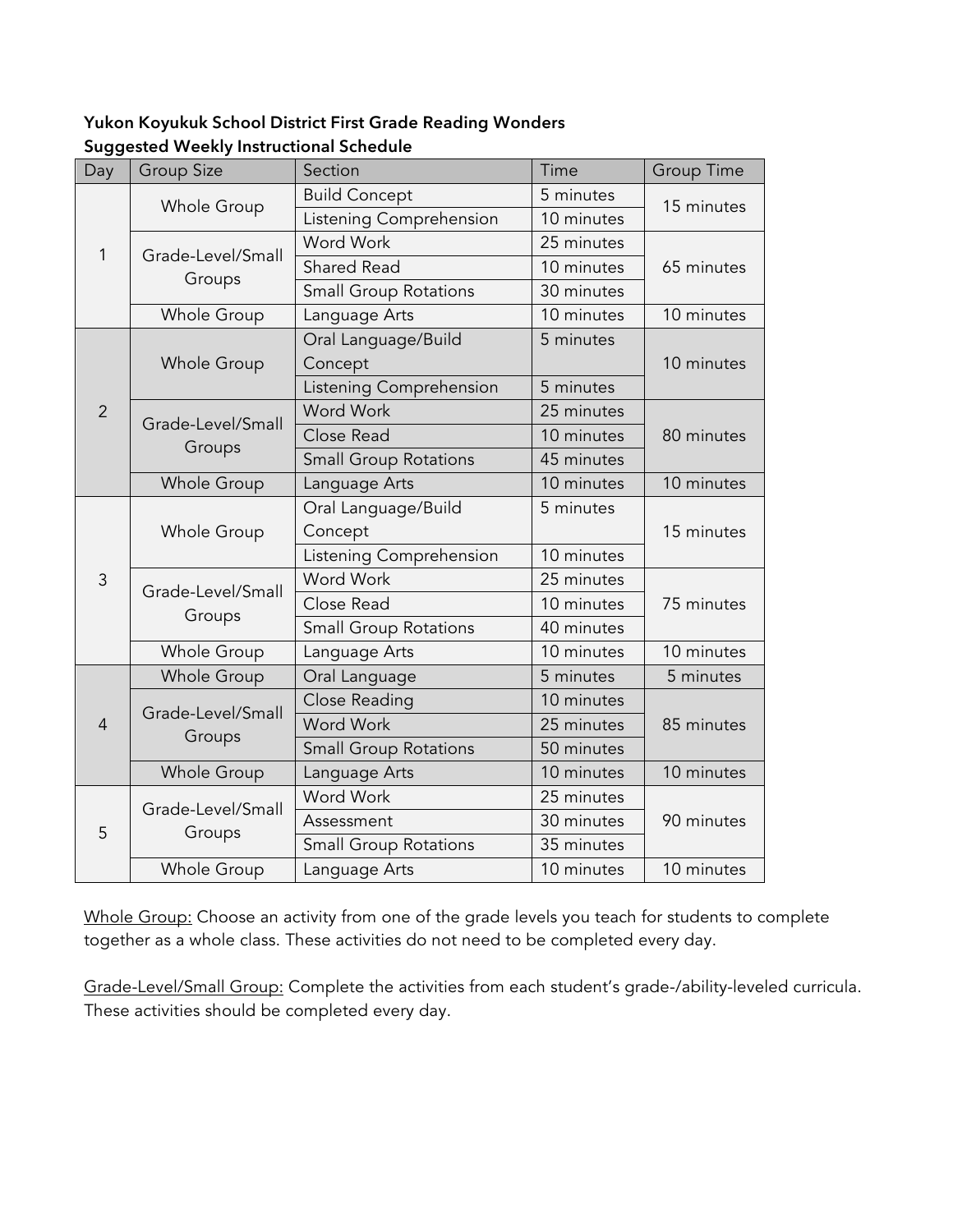Yukon Koyukuk School District Second Grade Reading Wonders Pacing Guide 2016-2017

| Quarter        | Month     | Dates     | Unit        |  |
|----------------|-----------|-----------|-------------|--|
| $\mathbf{1}$   | August    | $22 - 26$ | Smart Start |  |
|                |           | $29 - 2$  |             |  |
|                | September | $6 - 9$   | Unit 1      |  |
|                |           | $12 - 16$ |             |  |
|                |           | $19-22$   |             |  |
|                |           | 26-30     |             |  |
|                | October   | $3 - 7$   |             |  |
|                |           | $10 - 14$ |             |  |
| $\overline{2}$ |           | $17 - 21$ |             |  |
|                |           | 24-28     | Unit 2      |  |
|                | November  | $31 - 4$  |             |  |
|                |           | $7 - 11$  |             |  |
|                |           | $14 - 18$ |             |  |
|                |           | $21 - 23$ |             |  |
|                |           | $28-2$    |             |  |
|                | December  | $5-9$     |             |  |
|                |           | $12 - 16$ |             |  |
| $\mathfrak{Z}$ | January   | $4 - 6$   | Unit $3$    |  |
|                |           | $9 - 13$  |             |  |
|                |           | $17 - 20$ |             |  |
|                |           | 23-27     |             |  |
|                |           | $30-1$    |             |  |
|                | February  | $6 - 10$  |             |  |
|                |           | $13 - 17$ |             |  |
|                |           | $20 - 24$ | Unit 4      |  |
|                | March     | $27-3$    |             |  |
|                |           | $6 - 10$  |             |  |
| $\overline{4}$ |           | $20 - 24$ |             |  |
|                |           | $27 - 31$ |             |  |
|                | April     | $3-7$     |             |  |
|                |           | $10 - 14$ |             |  |
|                |           | $17 - 21$ | Unit 5      |  |
|                |           | 24-28     |             |  |
|                | May       | $1 - 5$   |             |  |
|                |           | $8 - 12$  |             |  |
|                |           | $15-19$   |             |  |
|                |           | $22 - 24$ |             |  |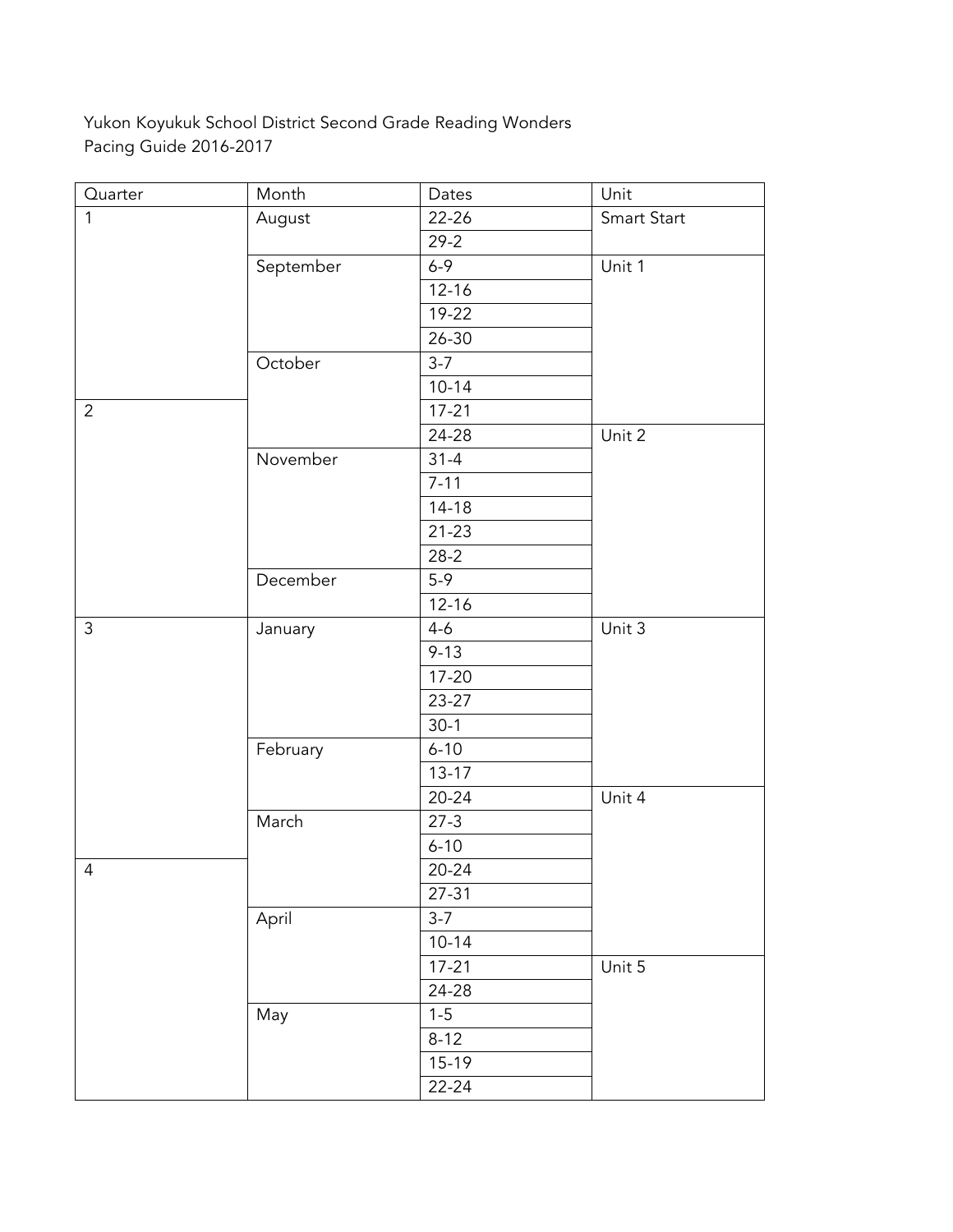### **Yukon Koyukuk School District Second Grade Reading Wonders Suggested Weekly Instructional Schedule**

| Day            | <b>Group Size</b>           | Section                      | Time       | <b>Group Time</b> |  |
|----------------|-----------------------------|------------------------------|------------|-------------------|--|
|                |                             | Introduce the Concept        | 5 minutes  |                   |  |
|                | Whole Group                 | Oral Language                | 5 minutes  | 20 minutes        |  |
|                |                             | Listening Comprehension      | 10 minutes |                   |  |
| $\mathbf{1}$   |                             | Word Work                    | 25 minutes |                   |  |
|                | Grade-Level/Small           | Vocabulary                   | 10 minutes |                   |  |
|                | Groups                      | <b>Shared Read</b>           | 10 minutes | 65 minutes        |  |
|                |                             | <b>Small Group Rotations</b> | 10 minutes |                   |  |
|                | Whole Group                 | Language Arts                | 25 minutes | 25 minutes        |  |
|                |                             | Oral Language/Build          | 5 minutes  |                   |  |
|                | Whole Group                 | Concept                      |            | 10 minutes        |  |
|                |                             | Listening Comprehension      | 5 minutes  |                   |  |
| $\overline{2}$ |                             | <b>Word Work</b>             | 25 minutes |                   |  |
|                | Grade-Level/Small           | Vocabulary                   | 5 minutes  | 75 minutes        |  |
|                | Groups                      | Comprehension                | 20 minutes |                   |  |
|                |                             | <b>Small Group Rotations</b> | 25 minutes |                   |  |
|                | Whole Group                 | Language Arts                | 15 minutes | 15 minutes        |  |
|                | Whole Group                 | Oral Language/Build          | 5 minutes  | 5 minutes         |  |
|                |                             | Concept                      |            |                   |  |
|                | Grade-Level/Small<br>Groups | Word Work                    | 20 minutes | 75 minutes        |  |
| 3              |                             | Fluency                      | 5 minutes  |                   |  |
|                |                             | Vocabulary                   | 15 minutes |                   |  |
|                |                             | Close reading                | 20 minutes |                   |  |
|                |                             | <b>Small Group Rotations</b> | 15 minutes |                   |  |
|                | Whole Group                 | Language Arts                | 15 minutes | 15 minutes        |  |
|                | <b>Whole Group</b>          | Oral Language                | 5 minutes  | 5 minutes         |  |
|                |                             | Word Work                    | 25 minutes |                   |  |
|                | Grade-Level/Small           | Fluency                      | 5 minutes  |                   |  |
| $\overline{4}$ |                             | Vocabulary                   | 5 minutes  | 85 minutes        |  |
|                | Groups                      | Close Reading                | 20 minutes |                   |  |
|                |                             | <b>Small Group Rotations</b> | 30 minutes |                   |  |
|                | Whole Group                 | Language Arts                | 10 minutes | 10 minutes        |  |
|                | Grade-Level/Small           | Word Work                    | 30 minutes |                   |  |
| 5              |                             | Assessment                   | 30 minutes | 85 minutes        |  |
|                | Groups                      | <b>Small Group Rotations</b> | 25 minutes |                   |  |
|                | Whole Group                 | Language Arts                | 15 minutes | 15 minutes        |  |

Whole Group: Choose an activity from one of the grade levels you teach for students to complete together as a whole class. These activities do not need to be completed every day.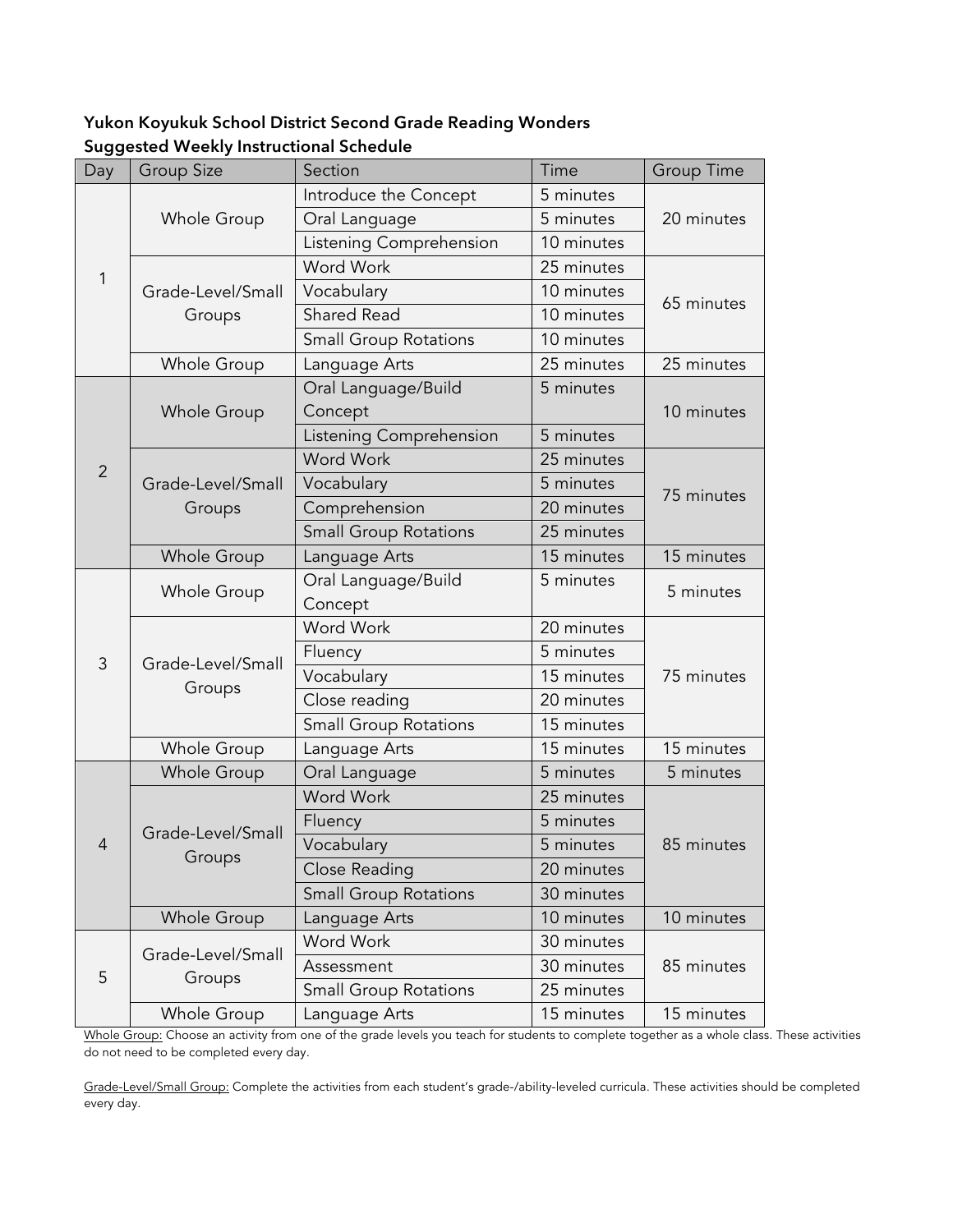## Yukon Koyukuk School District Third Grade Reading Wonders Pacing Guide 2016-2017

| Quarter        | Month     | Dates     | Unit        |
|----------------|-----------|-----------|-------------|
| $\mathbf{1}$   | August    | 22-26     | Smart Start |
|                |           | $29 - 2$  |             |
|                | September | $6 - 9$   | Unit 1      |
|                |           | $12 - 16$ |             |
|                |           | 19-22     |             |
|                |           | 26-30     |             |
|                | October   | $3 - 7$   |             |
|                |           | $10 - 14$ |             |
| $\overline{2}$ |           | $17 - 21$ |             |
|                |           | 24-28     |             |
|                | November  | $31 - 4$  | Unit 2      |
|                |           | $7 - 11$  |             |
|                |           | $14 - 18$ |             |
|                |           | $21 - 23$ |             |
|                |           | $28 - 2$  |             |
|                | December  | $5-9$     |             |
|                |           | $12 - 16$ |             |
| $\mathfrak{Z}$ | January   | $4 - 6$   | Unit 3      |
|                |           | $9 - 13$  |             |
|                |           | $17 - 20$ |             |
|                |           | 23-27     |             |
|                |           | $30-1$    |             |
|                | February  | $6 - 10$  |             |
|                |           | $13 - 17$ |             |
|                |           | $20 - 24$ | Unit 4      |
|                | March     | $27-3$    |             |
|                |           | $6 - 10$  |             |
| $\overline{4}$ |           | $20 - 24$ |             |
|                |           | $27 - 31$ |             |
|                | April     | $3-7$     |             |
|                |           | $10 - 14$ |             |
|                |           | $17 - 21$ | Unit 5      |
|                |           | 24-28     |             |
|                | May       | $1 - 5$   |             |
|                |           | $8 - 12$  |             |
|                |           | 15-19     |             |
|                |           | 22-24     |             |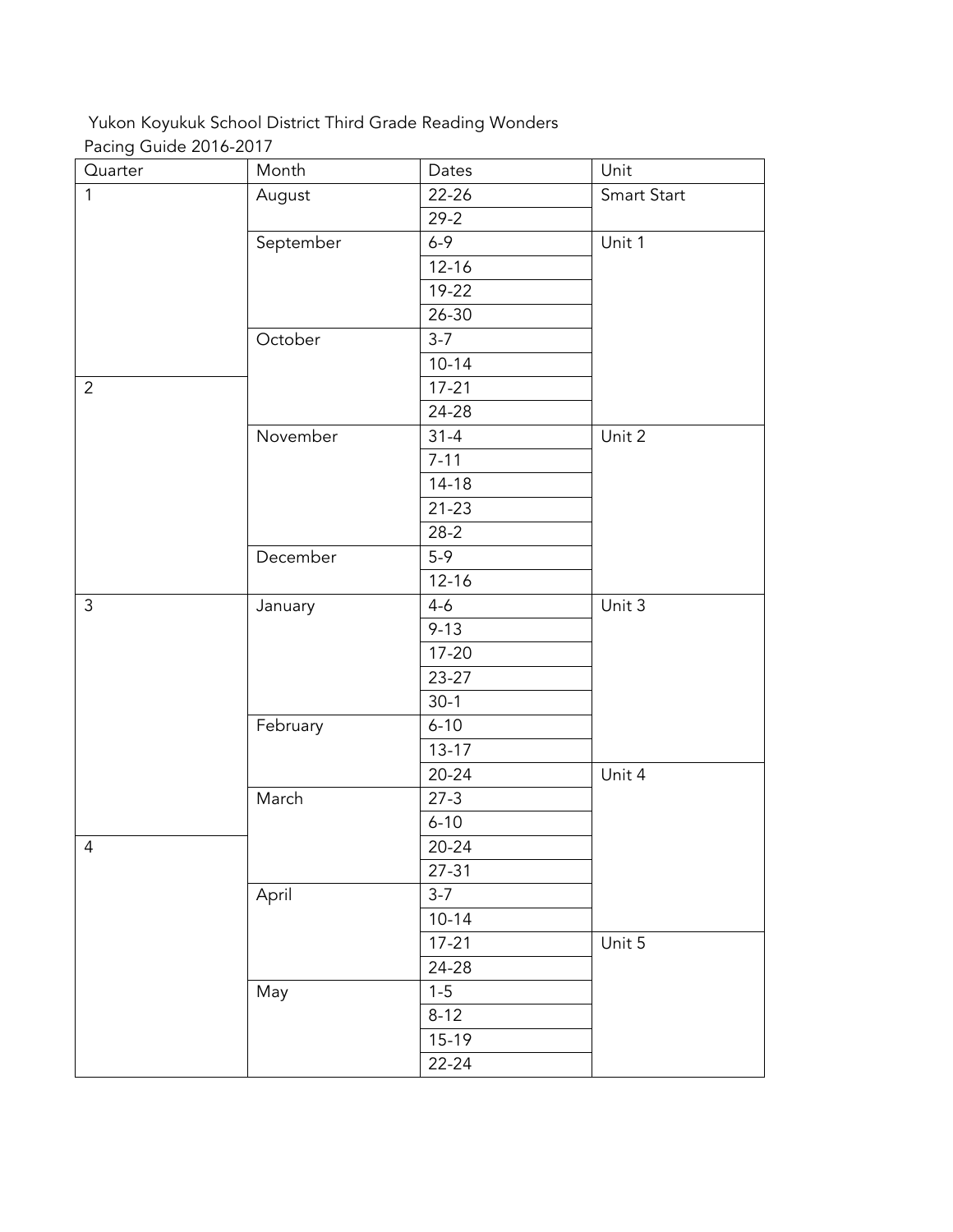### **Yukon Koyukuk School District Third Grade Reading Wonders Suggested Weekly Instructional Schedule**

| Day            | <b>Group Size</b>           | Section                      | Time       | <b>Group Time</b> |  |
|----------------|-----------------------------|------------------------------|------------|-------------------|--|
|                |                             | Introduce the Concept        | 10 minutes | 20 minutes        |  |
|                | Whole Group                 | Listening Comprehension      | 10 minutes |                   |  |
| 1              | Grade-Level/Small           | Vocabulary                   | 10 minutes |                   |  |
|                |                             | <b>Shared Read</b>           | 10 minutes | 65 minutes        |  |
|                | Groups                      | <b>Small Group Rotations</b> | 45 minutes |                   |  |
|                | Whole Group                 | Language Arts                | 15 minutes | 15 minutes        |  |
|                |                             | Comprehension                | 20 minutes |                   |  |
|                | Grade-Level/Small           | Genre                        | 10 minutes |                   |  |
| $\overline{2}$ | Groups                      | Vocabulary                   | 10 minutes | 85 minutes        |  |
|                |                             | <b>Small Group Rotations</b> | 45 minutes |                   |  |
|                | <b>Whole Group</b>          | Language Arts                | 15 minutes | 15 minutes        |  |
|                | Grade-Level/Small<br>Groups | Phonics                      | 20 minutes |                   |  |
| 3              |                             | Close Reading                | 20 minutes | 85 minutes        |  |
|                |                             | <b>Small Group Rotations</b> | 45 minutes |                   |  |
|                | Whole Group                 | Language Arts                | 15 minutes | 15 minutes        |  |
|                | Grade-Level/Small           | Fluency                      | 5 minutes  |                   |  |
| $\overline{4}$ |                             | Close Reading                | 20 minutes | 85 minutes        |  |
|                | Groups                      | <b>Small Group Rotations</b> | 60 minutes |                   |  |
|                | Whole Group                 | Language Arts                | 15 minutes | 15 minutes        |  |
|                | Grade-Level/Small           | Integrate Ideas              | 20 minutes |                   |  |
| 5              |                             | Assessment                   | 30 minutes | 85 minutes        |  |
|                | Groups                      | <b>Small Group Rotations</b> | 35 minutes |                   |  |
|                | Whole Group                 | Language Arts                | 15 minutes | 15 minutes        |  |

Whole Group: Choose an activity from one of the grade levels you teach for students to complete together as a whole class. These activities do not need to be completed every day.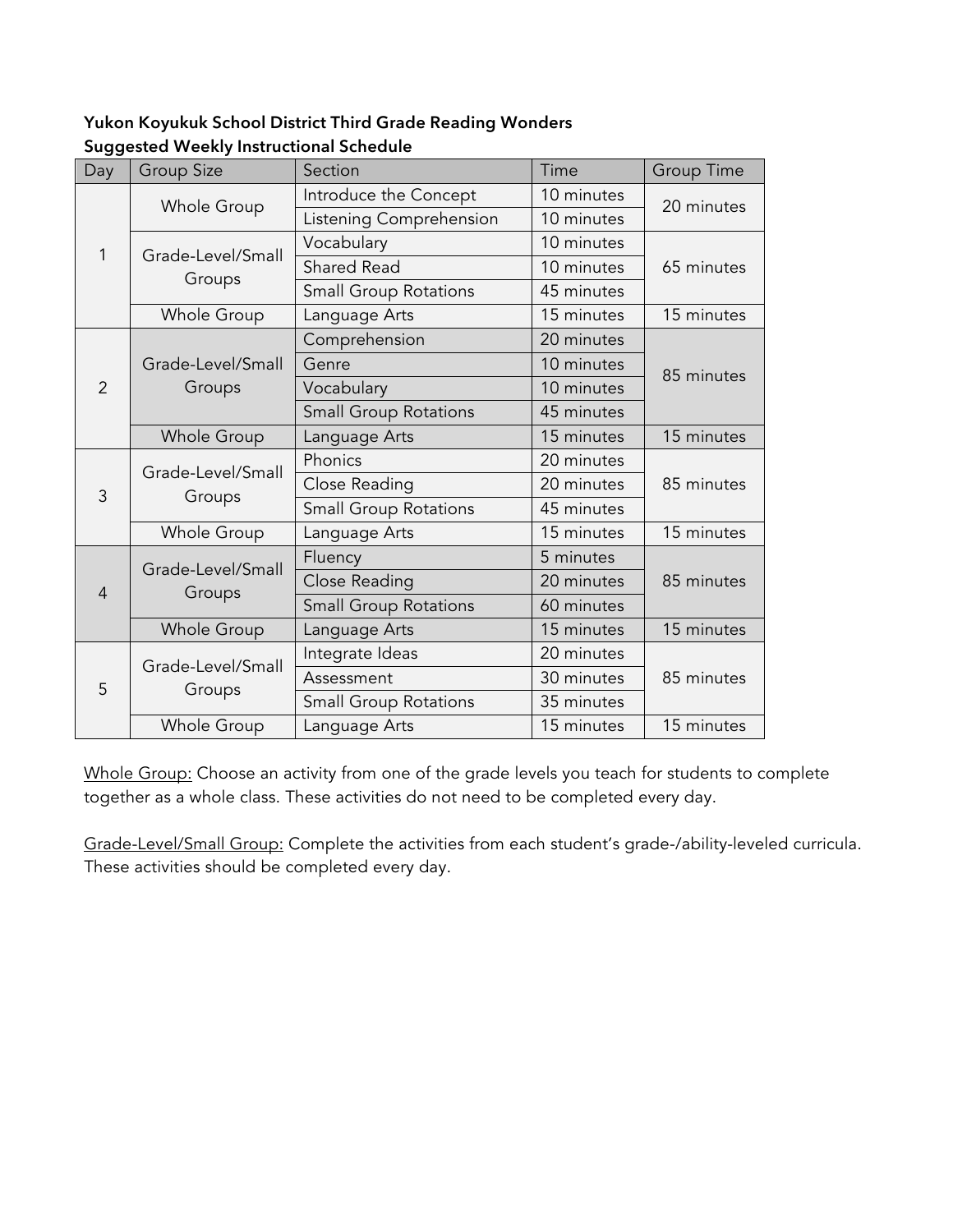Yukon Koyukuk School District

Blank Weekly Instructional Schedule for a 100-minute Reading Block

| Day            | Group Size | Grade/Level Section | Time | Group Time |
|----------------|------------|---------------------|------|------------|
| $\overline{1}$ |            |                     |      |            |
|                |            |                     |      |            |
|                |            |                     |      |            |
|                |            |                     |      |            |
|                |            |                     |      |            |
|                |            |                     |      |            |
| $\overline{2}$ |            |                     |      |            |
|                |            |                     |      |            |
|                |            |                     |      |            |
|                |            |                     |      |            |
|                |            |                     |      |            |
|                |            |                     |      |            |
| $\overline{3}$ |            |                     |      |            |
|                |            |                     |      |            |
|                |            |                     |      |            |
|                |            |                     |      |            |
|                |            |                     |      |            |
|                |            |                     |      |            |
| $\overline{4}$ |            |                     |      |            |
|                |            |                     |      |            |
|                |            |                     |      |            |
|                |            |                     |      |            |
|                |            |                     |      |            |
|                |            |                     |      |            |
| $\overline{5}$ |            |                     |      |            |
|                |            |                     |      |            |
|                |            |                     |      |            |
|                |            |                     |      |            |
|                |            |                     |      |            |
|                |            |                     |      |            |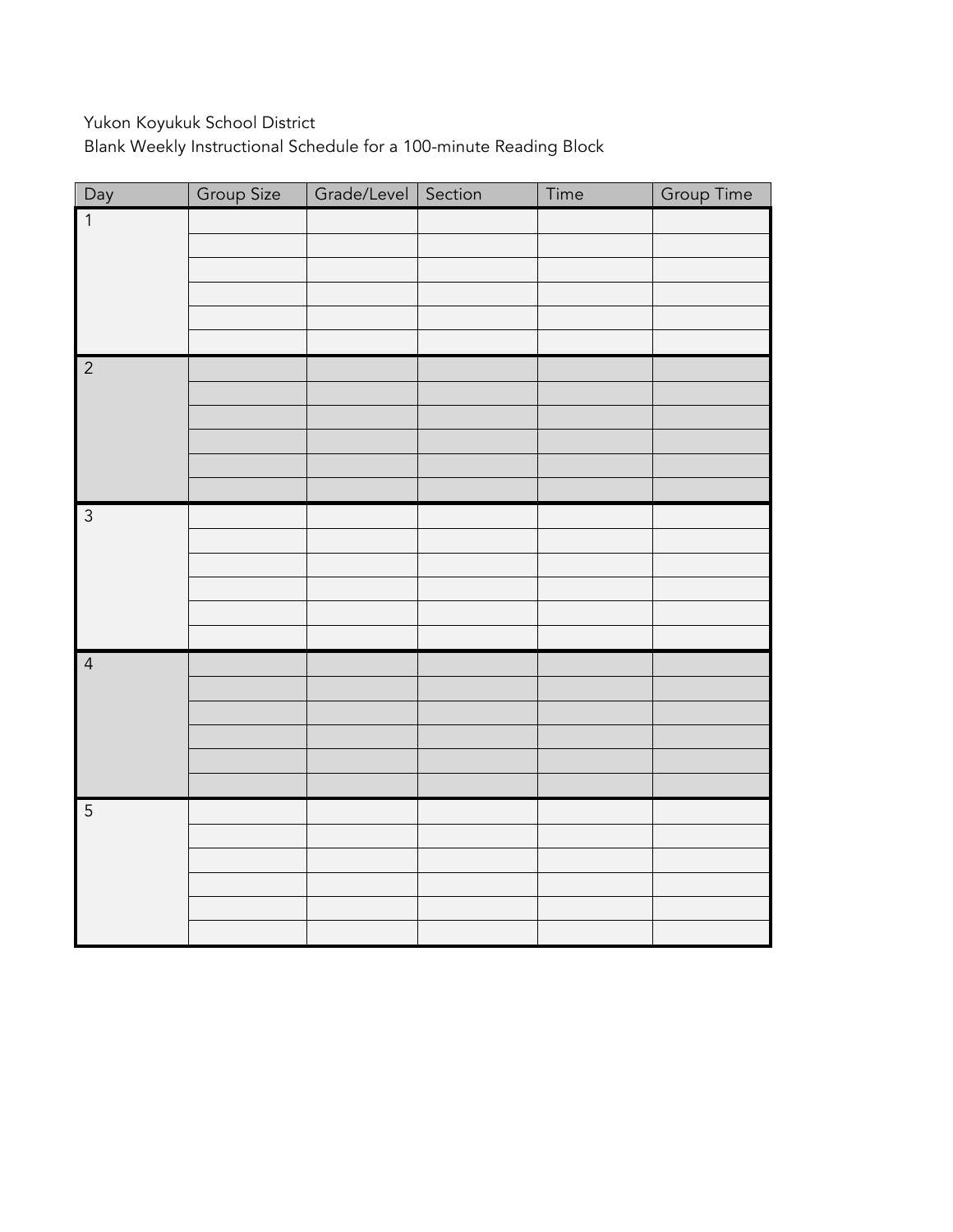# **Yukon Koyukuk School District**

### **Sample Daily Instructional Schedule for a 100-minute Reading Block**

| Date:        |                                                                                                                            |                                                                 |                                    |  |
|--------------|----------------------------------------------------------------------------------------------------------------------------|-----------------------------------------------------------------|------------------------------------|--|
| $9:00-9:20$  | <b>Whole Group: Oral Language Activities</b><br>Grade Level: Kindergarten<br>Activity: Vocabulary, Listening Comprehension |                                                                 |                                    |  |
| 9:20-10:25   | <b>Small Group Rotations</b>                                                                                               |                                                                 |                                    |  |
|              | <b>Teacher</b>                                                                                                             | <b>Aide</b>                                                     | Independent                        |  |
| $9:20-9:40$  | Group 1<br>Site Words<br>Blending<br>Fluency<br>Dictation                                                                  | Group 2<br><b>Word Work Practice</b><br><b>Fluency Practice</b> | Group 3<br>Independent<br>Practice |  |
| $9:40-10:00$ | Group 3<br><b>Word Work</b><br>Fluency<br>Comprehension                                                                    | Group 1<br><b>Word Work Practice</b><br><b>Fluency Practice</b> | Group 2<br>Independent<br>Practice |  |
| 10:00-10:20  | Group 2<br>Site Words<br>Blending<br>Fluency<br>Dictation                                                                  | Group 3<br><b>Word Work Practice</b><br><b>Fluency Practice</b> | Group 1<br>Independent<br>Practice |  |
| 10:20-10:40  | <b>Whole Group: Language Arts</b>                                                                                          | Brainstorm and write sentences as a class about today's topic.  |                                    |  |